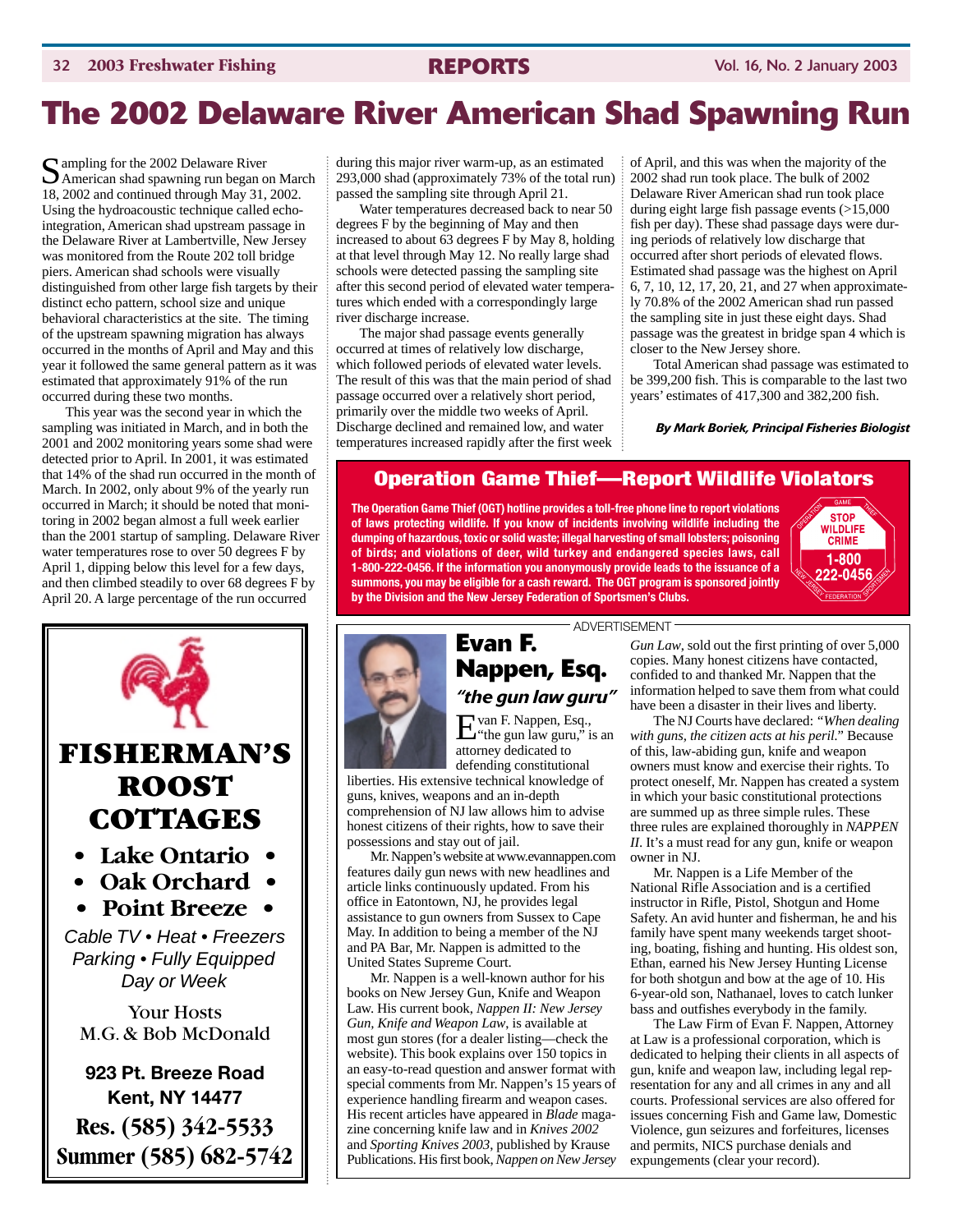### **Delaware River Creel Survey Mid-Term Report March 15, 2002 through June 30, 2002**

**Noastal states that are members of the Atlantic** States Marine Fisheries Commission and that support runs of anadromous shad and river herring are required by Amendment I of the Interstate Fishery Management Plan for Shad and River Herring to monitor the recreational fishery catch, harvest and effort every five years. The Delaware River Basin Fish and Wildlife Cooperative, of which New Jersey is a member, along with Pennsylvania, Delaware and New York, contracted Versar Inc. to conduct this study. In addition to shad and river herring, this creel survey is also designed to provide recreational catch and harvest estimates for striped bass and other species caught by anglers fishing the entire Delaware River, from the tidal waters between the I-95 Delaware Memorial Bridge and the fall line upstream to Downsville, N.Y., on the East Branch.

Previous surveys conducted in 1986 and 1995, although not as rigorous and comprehensive as this present survey, provide benchmarks against which this preliminary data can be evaluated. Total effort in the non-tidal section of the Delaware River (142,903 angler hours) from March 17 through June is less than half the estimated effort for the months of April and May in the 1986 and 1995 surveys (299,597, and 337,571 angler hours, respectively). The mode of fishing was similar in all three surveys. In 1986 and 1995, shore angling accounted for 23% of the total effort in the non-tidal river in both years. In this survey, shore-angler hours accounted for 18% of the effort in the non-tidal section. The mean length of an

angler trip in 2002 was about 3.5 hours, as compared to 4.5 hours and 4.9 hours in 1986 and 1995, respectively. The lower effort and shorter trips in 2002 compared to 1986 and 1995 are most likely a result in differences in river flow patterns during those years. In 1995, fishing effort was the highest of the three years in which the surveys were conducted as the river flow remained at a constant low level. In 1986, very high river flows occurred in mid-March, but declined into mid-April. The river rose again and then dropped and remained at low levels during mid-May. In 2002, flows were low through most of April, but then rose to and remained at relatively high levels through the month of May. Access to the river by both shore and boat anglers is constrained by high flows, which could have contributed to the lower fishing effort.

Total catch of American shad in the non-tidal river from March 17th through June 2002 was estimated to be 28,135 shad. This number represents only 34% of the estimated catch for 1995 (83,141), and 50% of the estimated catch for 1986 (56,320). The lower catch in 2002 appears to be a result of the lower effort and not catch rates as the catch rates for all three years were very similar: 2002 (0.20 fish/hour), 1995 (0.25 fish/hour), 1986 (0.19 fish/hour).

There were, however, differences in the harvest rates among the three years: 2002 (21%), 1995 (20%), 1986 (49%). The reduction in harvest rate by almost half for 1995 and 2002 may reflect an increase in the number of anglers that practice

### The Partnership for Wildlife Volunteerism Platinum Visa® Card



When you carry the Partnership for Wildlife Volunteerism Platinum Visa card, you'll carry more than just another credit card. This is the only Visa card program that helps support important volunteer activities conducted by the New Jersey Division of Fish and Wildlife at no additional cost to you. It's an easy way to show your support, because each time you use your card to make a purchase—a contribution will automatically be made to supporting Division programs such as "Becoming an Outdoors-Woman" and "Take a Kid Hunting".





### **New Jersey's Accessible Fishing Sites for People With Disabilities**

### **Visit www.njfishandwildlife.com/ sites.htm**

An Accessible Fishing Sites list is available to assist anglers whose mobility is impaired. All sites are wheelchair-accessible except for the Musconetcong River in Morris County, where vehicle access is to the shoreline.

catch and release.

The previous creel surveys, 1986 and 1995, focused only on the American shad fishery in the non-tidal river and did not cover the estuary. Therefore there is no comparison to other years for the other targeted species: striped bass, river herring and hickory shad. This mid-term report estimates that a total of 17,199 striped bass were caught with the estuary accounting for 62% of the catch. The catch rate for striped bass was 0.05 fish/hour in the non-tidal river, and 0.14 in the estuary. Virtually no striped bass were harvested during the survey. A total of 5,628 river herring were caught, and 3,445 fish (61%) were kept (harvested). These fishermen had elaborate means of keeping the river herring alive ( eg., re-circulating water tanks on the backs of pickup trucks ) and used or sold the herring as live bait for striped bass. The average catch rate for this species was low, 0.03 fish/hour. The survey indicates that very few hickory shad were caught and none harvested.

The information presented here is preliminary, as the survey will continue through October 2002.

*By Mark Boriek, Principal Fisheries Biologist*

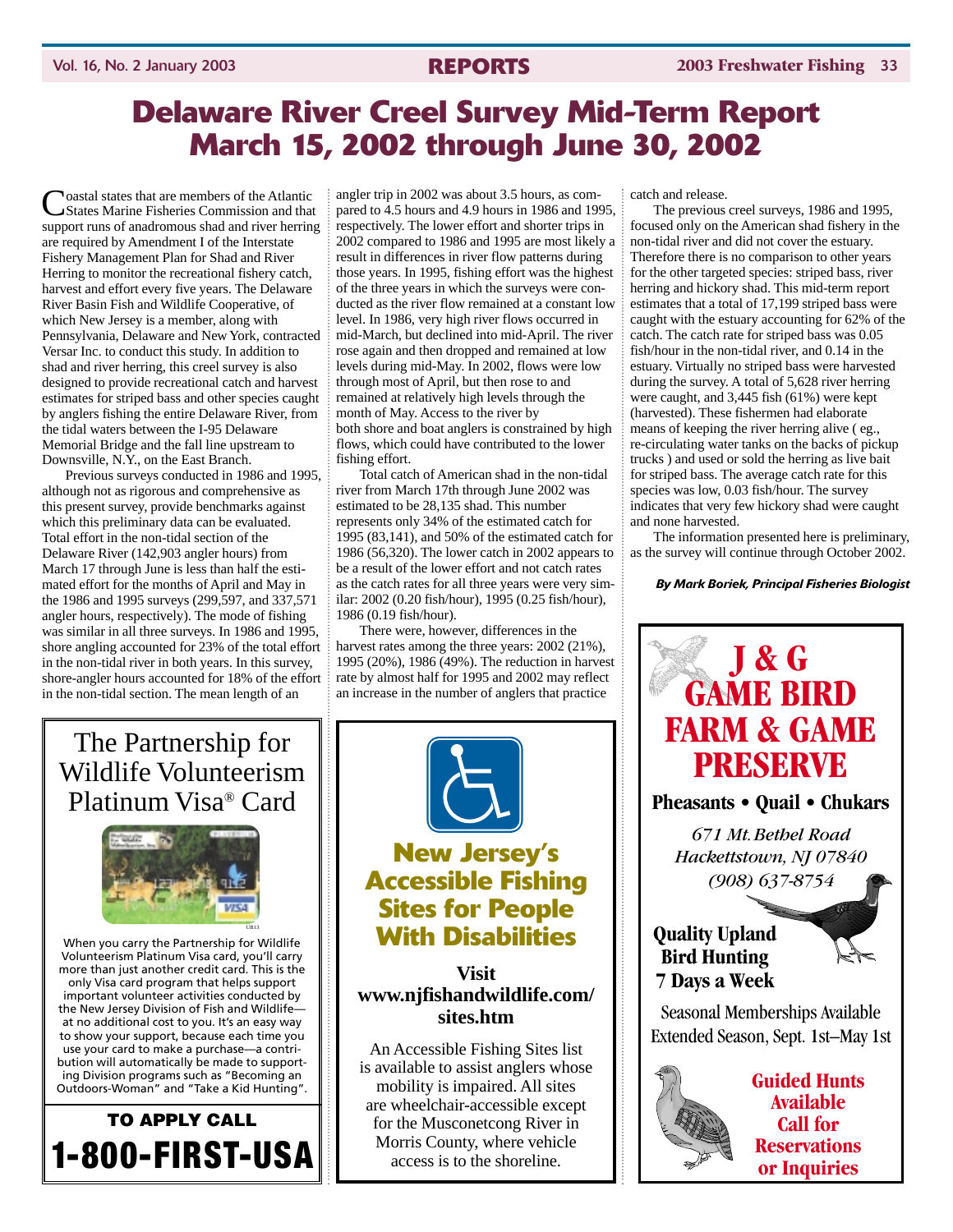## **Fish Release and Relocation: Serious Issues in New Jersey**

Fisheries management is a science where biologists monitor fish populations and provide management recommendations. Stocking fish in order to enhance a current population or create increased species diversity is common practice. Fisheries biologists recommend size and creel limits as tools to further enhance fish populations. These management techniques and decisions must be determined by biologists.

Anglers and pond owners often attempt to enhance the population of lakes without consulting a fisheries biologist, resulting in mismanaged lakes. A lake has a specific carrying capacity, a maximum amount of fish that a water body can accommodate, influenced by size, available habitat, water quality, fish species and forage base. Altering these variables poses potential consequences

The New Jersey Division of Fish and Wildlife manages three lakes as Lunker Bass Lakes. These lakes have size and creel regulations intended to promote the growth of largemouth bass and provide anglers with the opportunity to catch quality-sized fish. Because these lakes have a higher percentage of quality fish than other lakes, anglers target these waters more frequently. Fish are often transported from these public waters to private waters. Here is where the trouble begins.

For example, an angler who owns a private pond catches a four pound largemouth bass at a Lunker Bass Lake. This proud angler wants to show friends and elects to take the fish home in an aerated livewell. Upon showing friends and taking pictures the anglers decides to put the fish back in the water since it is still alive. The fish is released in the angler's private pond where only a handful of anglers are permitted to fish. This practice is common, however illegal, in New Jersey.

The Division of Fish and Wildlife requires a stocking permit for the stocking of any fish or fish eggs in all waters of the state, both public and private. This permit allows the Division of Fish and Wildlife to review applications to determine whether stocking is necessary, prevent the spread of fish pathogens and introduction of fishes from contaminated waters. Besides being illegal, it is poor practice to add fish to an existing fishery without a biologist's recommendation.

Recently, the introduction of non-native invasive species has become a concern. The discovery of snakehead fish in a Maryland pond encouraged biologists to look closer at the negative influences that non-native species can have on a fishery. All non-native fish should be considered as having a

## **New Jersey's FREE Fishing Days are Saturday and Sunday, June 7 & 8, 2003**

On these two days residents and nonresidents may fish the public waters of New Jersey without a license or trout stamp. All other regulations apply.



potential impact on native populations. For this reason they are illegal to stock in New Jersey. Additionally, Title 23:5-30 prohibits the stocking of "any kind of carp" in any of the public or private waters of the state." Carp are considered a non-native introduced species, which can have detrimental effects on existing fisheries.

Anglers must consider the effects of stocking fish, whether indigenous or foreign. What may appear to be an act of kindness may in fact be an act of consequence. Transporting a gamefish from a public lake to a private lake affects not only the fishery but also the angler. Fish are the property of the state of New Jersey. Relocation of fish is illegal without a stocking permit and deprives other anglers of public access to the fisheries resource.

### *By Christopher Smith, Assistant Fisheries Biologist*



*Zebra Mussels have already cost millions to boaters, industries, towns and cities in the Great Lakes and along the Mississippi.*

- ➤ **DRAIN** all water from bait buckets and live wells
- ➤ **REMOVE** all weeds from boats and trailers
- ➤ **CHECK** boats and motors for zebra mussels
- ➤ **DRY** boats and trailers completely between launches

### **DON'T HELP THEM SPREAD !**

❖ Zebra mussels look like small clams with a yellowish or brownish "D" – shaped shell, usually with alternating dark and light colored stripes.

*How to Identify It*

> *What to Do*

- ❖ They can be up to 2 inches long, but most are under an inch. Zebra mussels usually grow in clusters containing numerous individuals and are generally found in shallow, nutrient rich water.
- ❖ Zebra mussels are the ONLY freshwater mollusk that can firmly attach itself to solid objects rocks, dock pilings, boat hulls, water intake pipes, etc.
- ❖ Note the date and precise location where the mussel or its shell was found.
- ❖ Take the mussel with you (several if possible) and store in rubbing alcohol. DO NOT THROW IT BACK IN THE WATER
	- ❖ IMMEDIATELY call Dr. Michael Weinstein, New Jersey Sea Grant Headquarters, (732) 872-1300 extension 21

Courtesy of University of Wisconsin Sea Grant Institute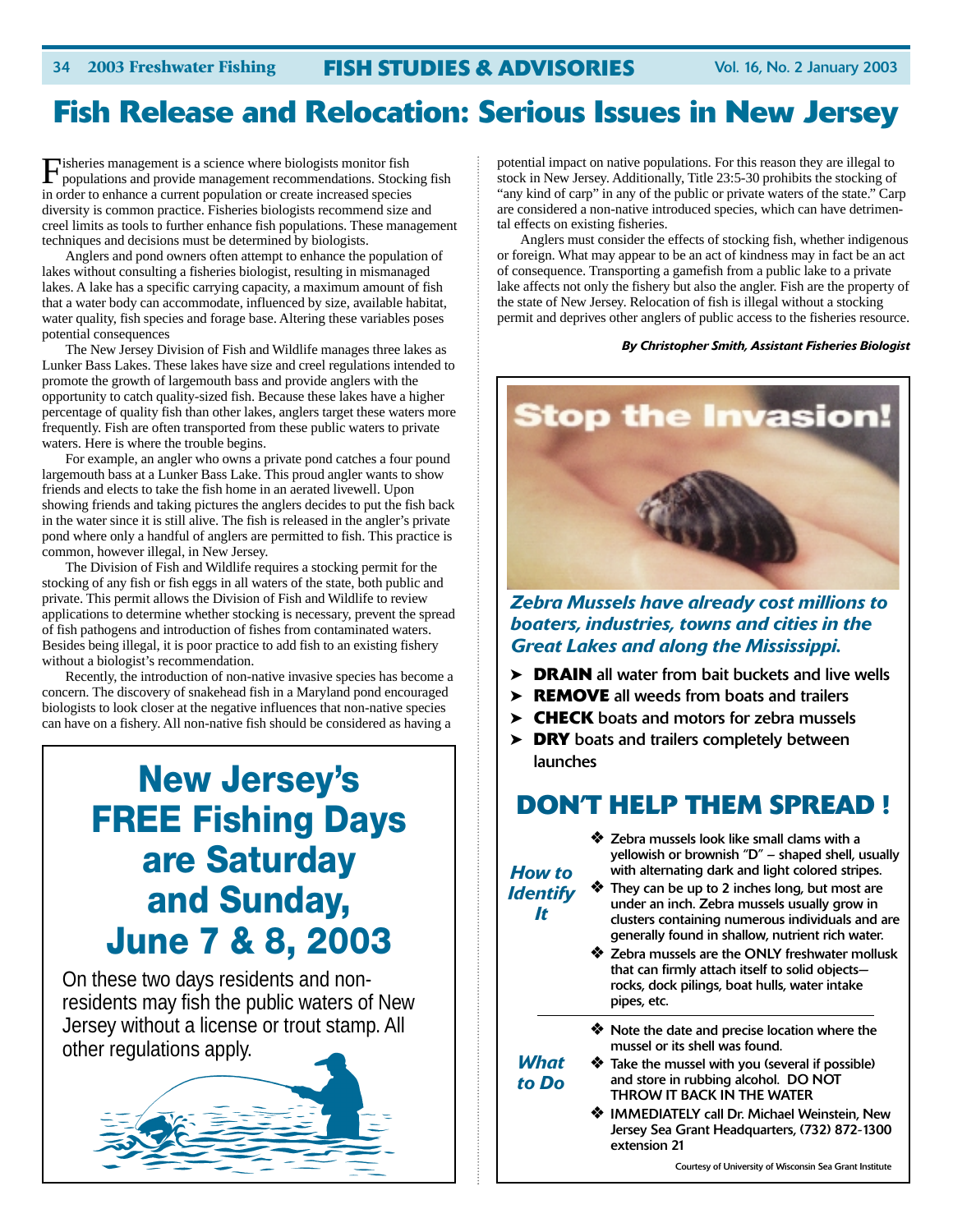## **2003 Health Advisories For Eating Fish And Crabs Caught In New Jersey Waters**  *Important Health Information*

Fishing provides enjoyable and relaxing recre-ation. Many people enjoy cooking and eating their own catch. Fish are an excellent source of protein, minerals and vitamins, and play a role in maintaining a healthy, well-balanced diet.

However, since 1982, when research demonstrated elevated levels of potentially harmful contaminants in certain fish and crabs in some New Jersey waters, advisories were adopted to guide citizens on safe consumption practices. Fish consumption advisories are developed through a scientific process that includes collecting samples of fish from waters throughout the state and analyzing them for various chemical contaminants, such as dioxin, polychlorinated biphenyls (PCBs), chlordane and mercury. The contaminant levels in the fish are then evaluated using federal guidelines for protecting human health. Chemical contaminants, such as dioxin, PCBs and chlordane are classified by the U.S. Environmental Protection Agency as probable cancer-causing substances in humans, while elevated levels of mercury can pose health risks to the human nervous system, particularly to a developing fetus. Recently, the New Jersey Department of Environmental Protection completed a new round of sampling and analysis

which indicated state fish consumption advisories needed to be updated and expanded.

Over the past several years, the Fish and Wildlife Digest has highlighted the state's fish consumption advisories. These consumption advisories consist of statewide, regional and water-body-specific warnings for a variety of fish species and fish consumers. Because of the large volume of information included in the updated advisories, a separate, more detailed brochure has been developed to help you make informed choices on fish consumption to reduce your exposure to harmful contaminants. The 2003 Fish Advisory brochure includes contaminant information, advisory charts, and preparation and cooking methods to reduce contaminant levels in the fish you catch. The brochure contains guidelines, advisories and prohibitions that are in effect for 2003. It also contains charts and information about consumption advisories issued by the states of Pennsylvania, Delaware and New York that cover shared waters.

We encourage you to consult the 2003 Fish Advisory Brochure when making decisions about eating recreationally caught fish and crabs. It is important to follow this information when preparing and eating the species taken from waters listed.

**Copies of the 2003 Fish Advisory Brochure are available by contacting the following:**

### **NEW JERSEY DEPARTMENT OF ENVIRONMENTAL PROTECTION:**

Public Access Center—609-777-DEP3 or www.state.nj.us/dep

**DIVISION OF SCIENCE, RESEARCH AND TECHNOLOGY:**

609-984-6070 or www.state.nj.us/dep/dsr/

**DIVISION OF FISH AND WILDLIFE:** 609-748-2020 or www.njfishandwildlife.com

**NEW JERSEY DEPARTMENT OF HEALTH AND SENIOR SERVICES, CONSUMER AND ENVIRONMENTAL HEALTH:** 609-588-3123 or 609-777-3373 or http://www.state.nj.us/health/eoh/foodweb/ fishguid.htm

The cooperation of anglers, by the return of tags<br>from harvested fish, is crucial to our successful evaluation of these waters. Trout have been tagged with a metal, lower jaw tag. These tags are distinguished from the Division's Hook-A-Winner Program and other sportsmen groups or hatchery tags in that the return address on the tags reads "Lebanon, NJ". Tag collection boxes, with reporting envelopes, are located at various sites around



these waterbodies. If you catch a tagged fish and plan to release it, please do NOT remove the tag. Release the fish with the tag intact. However, if you plan to keep the fish, carefully remove the metal tag

**The Division of Fish and Wildlife's Bureau of Freshwater Fisheries is currently using tagged or finclipped trout to evaluate the**

**Attention Anglers !**

| trout fisheries in the following waterbodies: |               |                |
|-----------------------------------------------|---------------|----------------|
| Waterbody                                     | County        | <b>Marking</b> |
| Aeroflex Lake                                 | <b>Sussex</b> | Tag            |
| Manasquan River                               | Monmouth      | Finclip        |
| Monksville Reservoir                          | Passaic       | Tag            |
| Round Valley Reservoir                        | Hunterdon     | Tag            |
| White Lake                                    | Warren        | Tag            |

from the fish's jaw. Complete all information on the outside of the reporting envelope. This information is important to the success of these studies. Place the tag in the envelope and drop it through the slotted box located on the bottom of the pole. If there are no envelopes within the receptacle, the tag can be placed in an envelope and mailed to the Lebanon Fisheries Laboratory, Box 394, Lebanon, NJ 08833. The tag must be FLATTENED prior to mailing. Be sure to include relevant information such as the tag number, waterbody, date captured, length of fish and your name, address and phone numbers in the event additional information is required.

To report the capture of sea run brown trout in the Manasquan River, contact the Lebanon

Fisheries Lab at (908) 236-2118 or the Pequest Trout Hatchery at (908) 637-4173. Pertinent information includes the date, location, length, weight (if measured), time, tide condition and angling method used when the fish was captured. Sea run brown trout will appear more silvery in coloration and are lacking an adipose fin. This is the small tab like fin located on the top of the fish just before the tail. Angler reports of the capture of sea run brown trout is critical to the continuation of this project.

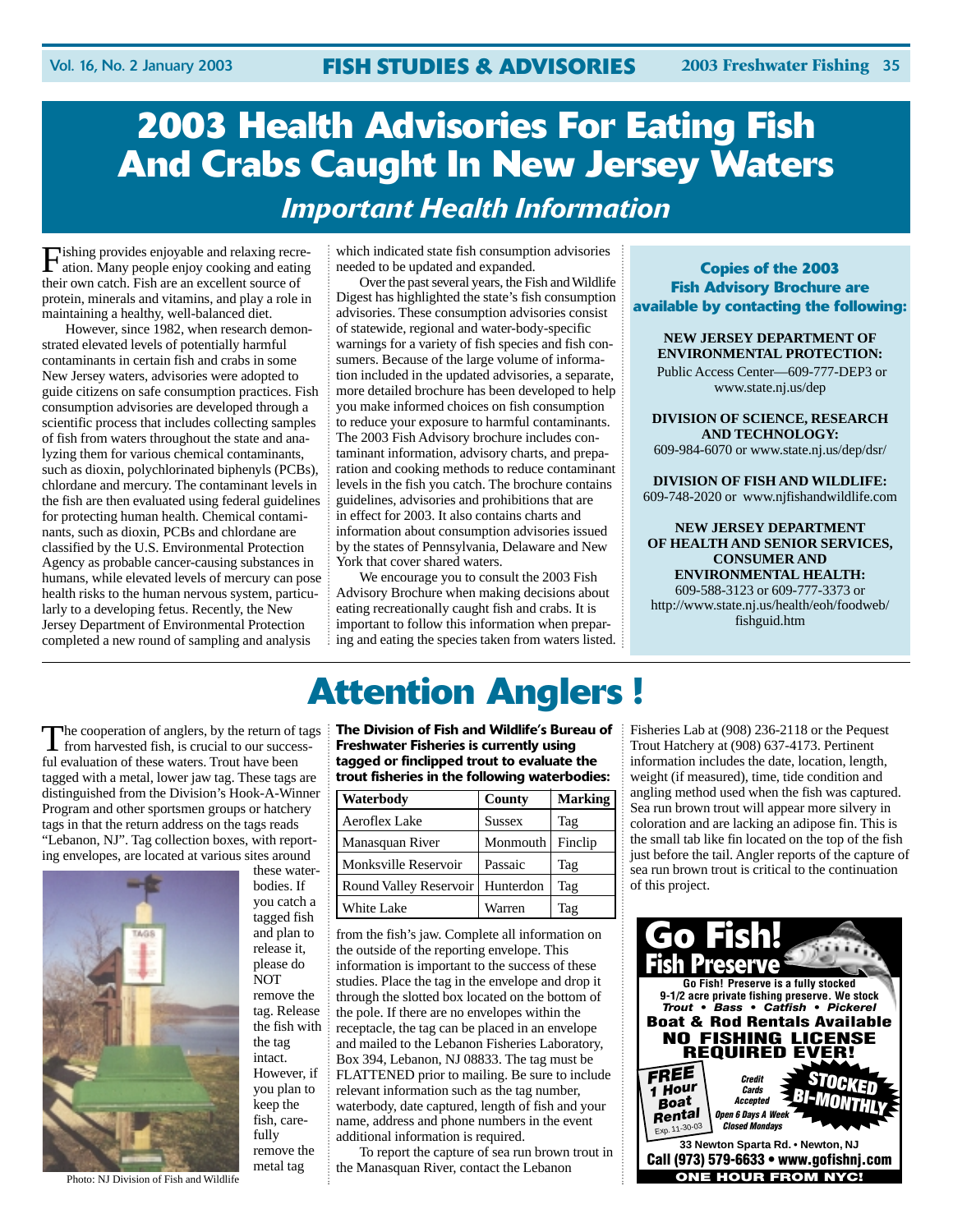# **Children's Fishing Derby Program**

In the 1970s, the Division of Fish and Wildlife<br>Istarted the Children's Fishing Derby Program started the Children's Fishing Derby Program aimed at introducing New Jersey's youth to the sport of fishing. Hatchery and Office of Information & Education



(I & E) staff ran the program from the Charles O. Hayford State Fish Hatchery in Hackettstown. In the 70s and through the 80s, the program consisted of hatchery personnel stocking 100–200 catchable size sunfish during the week prior to the derby. The children

would then have the opportunity to catch the fish at the derby, which took place on the weekend.

In the 90s, hatchery and I & E personnel began stocking the fish the day of the derby. The hatchery stocking truck would pull up to the edge of the lake or pond to be stocked. An aquarium and a small display would be set up on the side of the truck. About 30 minutes before the fishing began, a representative of each fish species in the truck was netted out of the tank and placed into the aquarium for the young anglers to view. These species included bluegill sunfish, pumpkinseed sunfish, largemouth bass, black crappie, channel catfish and the brown bullhead. These are the most common species found in New Jersey's lakes and ponds. The hatchery employee would then remove each species from the aquarium and give a brief lesson on how to handle these fish. This would show the young anglers how to take a fish off the hook and properly release the fish back into the water without harming themselves or the fish. All six of the above species have sharp fins and spines that the children needed to be aware of when handling. An I  $&$  E person would then give a short





talk about the program and its goals and fishing ethics. The children concluded the program by actually helping to stock the lake or pond with hopes of landing a great first catch!

Hatchery records date back to 1979 when the children's fishing derby program only stocked 10 ponds with a total of 1,750 sunfish and bullheads. From 1979 to 1989, the hatchery stocked between 10 and 20 derbies per year. About 50 derbies a year were stocked from 1990 to 1999. The past two years the program has grown from 60 derbies in 2000 to 71 derbies in 2001. In 2002, the hatchery provided 80 derbies with 16,000 adult sunfish and a mix of 1,000 bass, crappies and catfish.

The derbies are generally held during the months of May through September, with June and July being the most popular. The majority of the derbies take place in county and municipal parks in urban areas. Groups such as county park commissions, town recreation departments, police associations and fishing clubs organize the derbies. The Fairton Correctional Institute has supported the program by raising and stocking fish for eight of the south Jersey events.

Derby sizes range from 25 to 300 children, with almost the same amount of parents/adults in attendance. Derby coordinators are asked to return a small report after each event containing some basic information. Data compiled in 2001 showed 6,500 young anglers and 3500 adults participated in the derby program. The numbers for 2002 show that 9,000 youngsters and over 5,000 adults participated in the 78 derby events held throughout the



state this year.

I have worked at the Hackettstown Hatchery since 1987 and until this summer had never attended one of our fishing derbies. This summer I presented the derby program at ten different locations. Witnessing the turnout and enthusiasm of the kids and parents has really opened my eyes to this program's success. Whether it's dads, moms, sons, daughters, grandparents, boy scouts, girl scouts, disabled individuals, park rangers, police officers or anyone who happened to be at the pond that day, everyone has a great time! Many of these young anglers will catch their first fish at these derbies. With the cooperation of the Division's hatchery and

I & E staff, plus our Conservation Officers, the

program improves and reaches new heights each year. The Division of Fish and Wildlife plans to continue this program, providing many youngsters with an opportunity to catch their first fish and get them hooked on fishing—and the great outdoors. If you would like to participate



in the Children's Fishing Derby program, please mail a request after January 1, 2003 to: Pequest Trout Hatchery, 605 Pequest Road, Oxford, NJ 07863 Attn: Rosemarie Greg. The request should include the date of the derby, location (county and town), pond or lake name, organization, contact person and daytime phone number. For further information regarding the program, please call 908-637-4173 (ask for Rosemarie) or 908-852- 4950 (ask for Craig).

### *By Craig Lemon, Hackettstown Hatchery Supervisor*